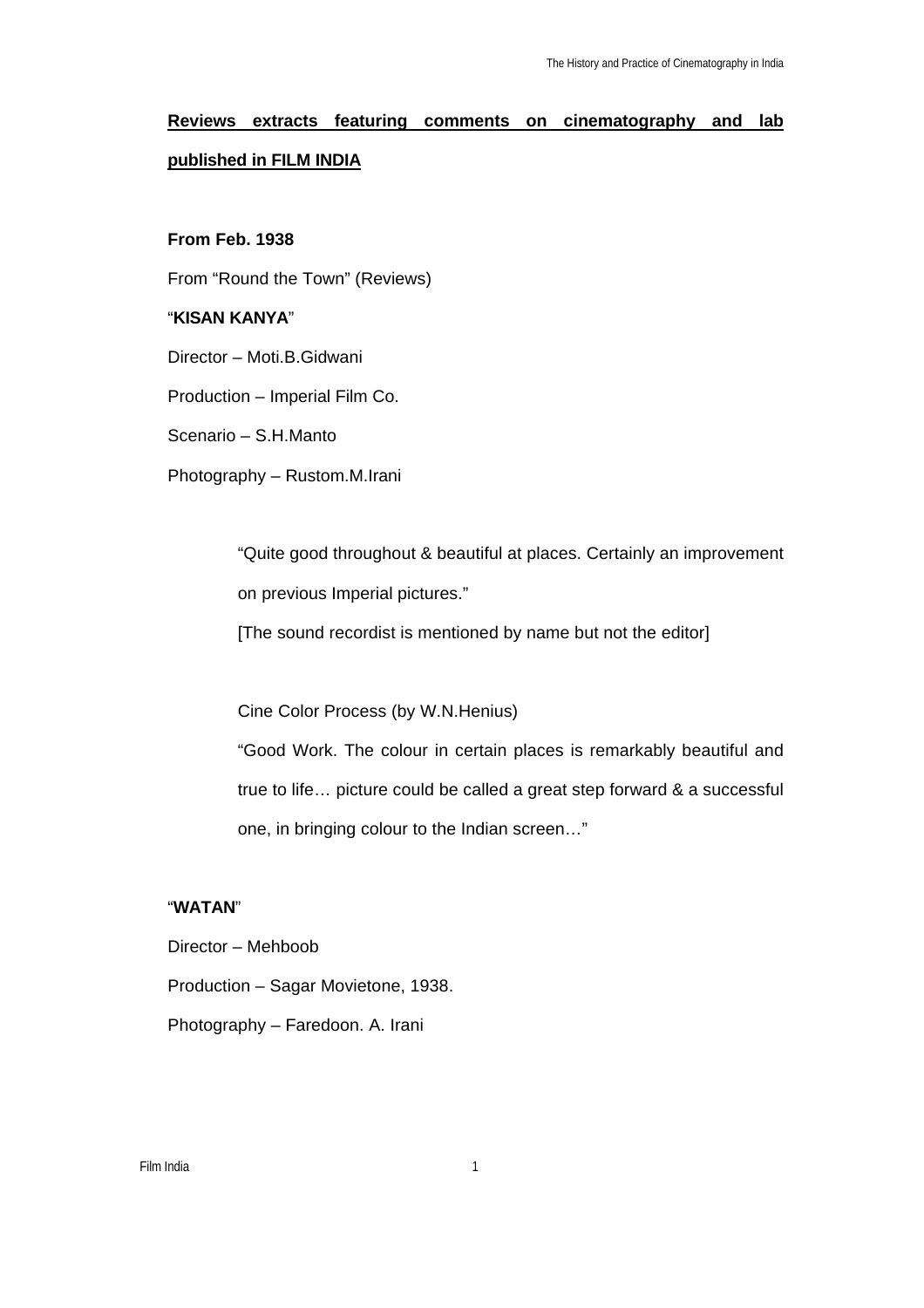"…In places too beautiful for words. The picture is practically the cameraman's show. His personality and excellence seemed to have been stamped on it from the first foot to the last one…"

#### "**MUKTI**"

Director – P.C.Barua

Production – New Theatres Ltd. 1938.

Photography – Bimal Roy

"Beautiful and soothing to the eye. Some of the outdoor shots are very enterprising…"

#### **From March 1938, Vol.3 No.II**

Editorial – " Tragedies in Studios"

Article on accidents and deaths increasing on the studio floor, specifically the death of Ram Kamble, chief cameraman for Film City, electrocuted by a studio lamp. The issue is dedicated to him.

Editor's response to letters

Q – Who is the best cameraman in India?

A – Little to choose between Nitin Bose, Krishna Gopal and Avadoot, given the same opportunities.

#### "**GENTLEMAN DAKU**"

Director – Ram Daryani

Production – Daryani Productions, 1938

Film India 2 Photography – Gordhanbhai Patel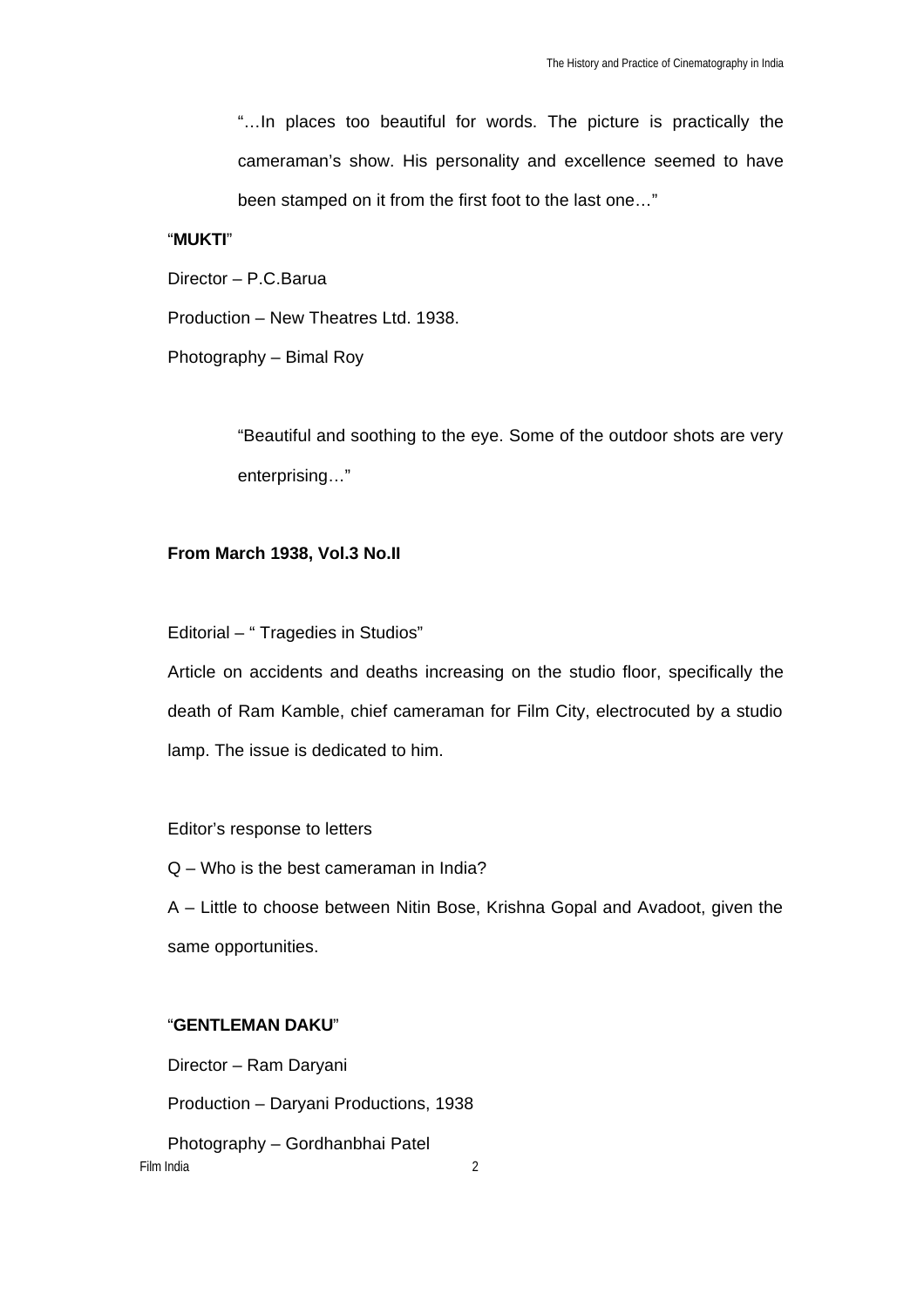"Clever cameraman" whose work is being watched over many films. Disappointed with his recent work especially this film. "The camerawork is more disappointing as something big is expected from this cameraman every time."

#### "**300 DAYS AND AFTER**"

Director – Sarvottam Badaini

Production – Sagar Movietone, 1938.

Photography – Faredoon. A. Irani

"Good throughout and beautiful at places".

In this volume, there is also an advertisement for "The Indian Cinematograph Year Book, 1938", taken out by the Motion Picture Society of India.

#### **From May 1938 Vol.4 No 1**

## "**NIRMALA**"

Director – Franz Osten

Production – Bombay Talkies Ltd, 1938.

Photography – Wirshing & Pareenja

"Very good & upto the usual standard of Bombay Talkies".

#### "**SEVA SADAN**"

Director – K.Subramaniam

Production – The Madras United Artists Corporation & the Chandraprabha

Film India 3 Cinetone, Madras